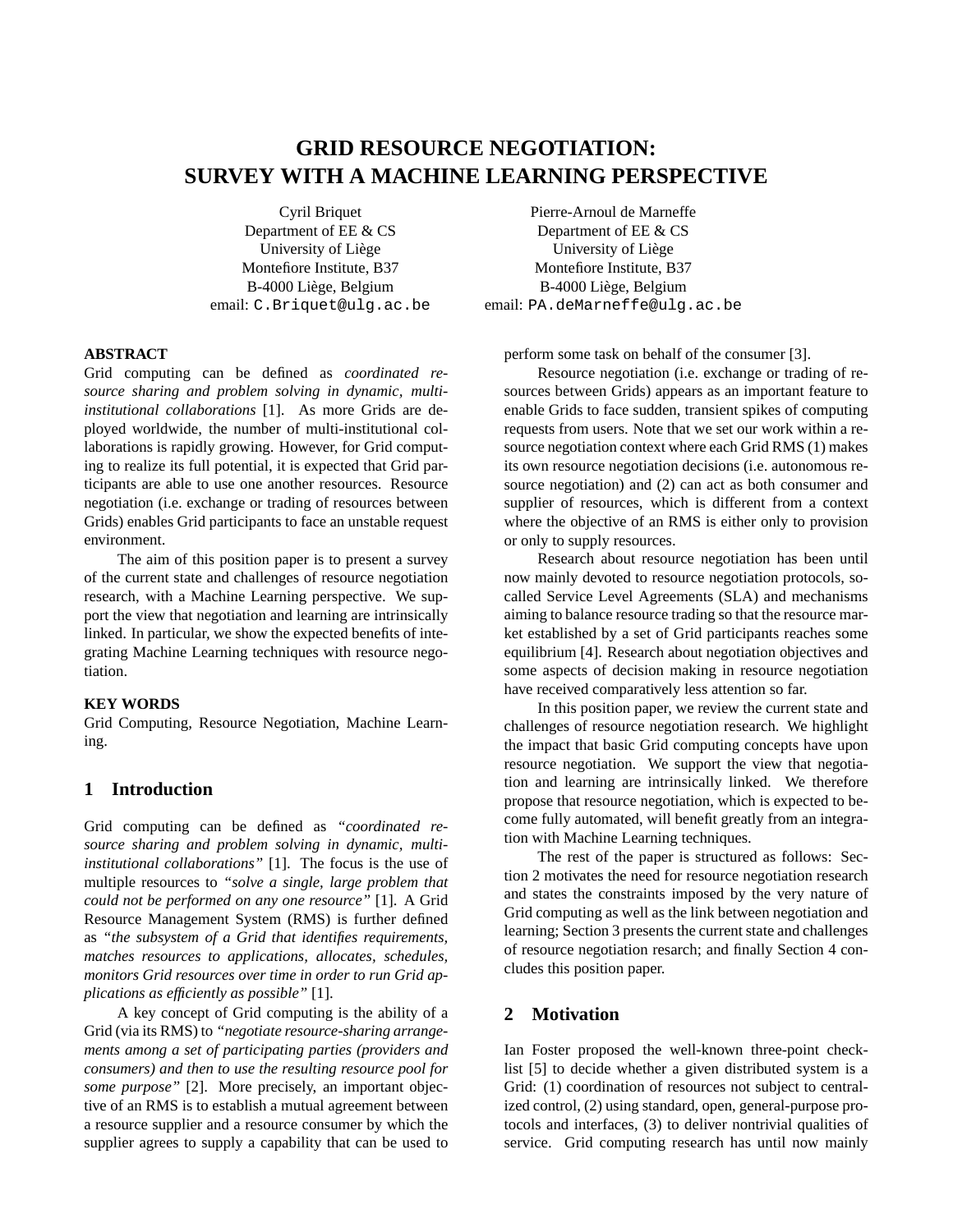focused on interoperability issues and useful features for Grid users. The first point in Foster's three-point checklist is now receiving more attention as production Grids are deployed and begin to interact.

Why is resource negotiation an important component of a Grid RMS ? The main reason is that resource negotiation enables Grids to cope with environment instability in terms of requests. In a context of multiple autonomous agents each managing resources (i.e. RMS trading resources on behalf of the Grid participants), resource negotiation has to cope with environment instability in terms of resources as well. So, the negotiated access to additional resources will help to shape (i.e. stabilize) the resource environment of a Grid, so that it can focus on serving its request environment.

Orthogonally to these instability problems, Machine Learning is a domain fast gaining momentum to solve a wide range of problems. Machine Learning techniques, among other things, perform automatic classification of collected data, allowing better decision making based upon some automatically constructed data models. This will certainly be useful in the given context of autonomous RMS.

# **2.1 Impact of the VO Paradigm on Resource Negotiation**

Ian Foster's proposed paradigm of Virtual Organization (VO paradigm [2]) has a deep impact on resource negotiation: we thus examine how it shapes the constraints framing resource negotiation. Four important consequences of the VO paradigm are: (1) autonomous nature of VO members, (2) scaling required by the involvement of multiple domains with their potentially conflicting objectives, (3) very dynamic nature of potential agreements due to the everchanging resource environment and (4) necessary measurement of trust.

**Lack of control over managed resources.** Given the autonomous nature of VO members, the lack of control by an RMS over the resources of other domains is an important issue. It is now beginning to receive full attention. Indeed, *"the Grid resources are not subject to centralized control"* [2]. Interactions with the Grids owning the resources borrowed by an RMS are therefore an important aspect of Grid computing. A worthy approach is to adopt a Multi-Agent System (MAS) perspective where RMSs are considered as autonomous agents [6]. For a given RMS, the behaviour of other domains RMSs is unknown as each is autonomous: one way to obtain a model of their behaviour would be to learn them from externally observable data (e.g. their supply patterns). The management data of other domains RMSs will be unknown as well: by design, data about other RMSs will have to be observed rather than communicated, which has the side effect of considerably reducing the data privacy constraints to take into account.

**Multiple perspectives.** According to the VO paradigm, resources used by an RMS may come from multiple management domains. An RMS and the RMSs of other domains it interacts with may not have a single unified objective. They rather may have different, possibly conflicting objectives and requests. As the scale of inter-Grid resource negotiations grows, there will be a need to deal with more complex policies and more conflicting requests from the involved RMSs. It would therefore be interesting to use models of the resource negotiation behaviour of the other RMSs. Gil & al. state that *"without a knowledge-rich infrastructure, fair and appropriate use of Grid environments will not be possible"* [7].

**Ever-changing environment.** Following the VO paradigm, a Grid will operate onto an ever-changing resource base as members enter and leave the VO. Resource management techniques, including resource negotiation, must therefore be considered within the context for which an absolute knowledge of system state and an absolute control over resource policy and use are not possible. Observing the trading behaviour of other participants during a resource negotiation and then dynamically computing a model of resource availability should help to clarify and frame at any moment the availability of the resources of the other domains. Time series and other machine learning techniques would be good candidates and could use supply patterns as data attributes.

**Untested trust relationships.** With the VO paradigm, organizations trade resources with other organizations they may have never dealt with before. As asserted in Foster's Grid textbook [3], quantifying both expected trust of negotiation partners and cost and benefits of negotiations agreements will be essential to meet VO objectives. It is then important to somewhat remember the terms and outcomes of past interactions. To this end, it would be interesting to develop a measure of trust or perceived reliability based on the supply patterns of the negotiation partners. For example, clustering techniques would help to discover clusters of related behaviours so that a discrete scale of trust can be established.

# **2.2 Machine Learning and Grid Resource Negotiation**

Machine Learning (ML for short) is aimed at identifying patterns in data. Management data (i.e. data about the Grid) can be used to steer adaptively the behaviour of the Grid. Nonetheless this data is not immediately available: it has to be extracted, mined, from raw data collected by observing the behaviour of the Grid.

ML techniques are useful tools to perform such data mining tasks [8]. These techniques operate on a set of examples (e.g. data items or objects) each composed of a set of attributes and output relationships between or about these examples. We can mention classification (put instances into some predefined classes), unsupervised learning (learn relationships between the attributes), clustering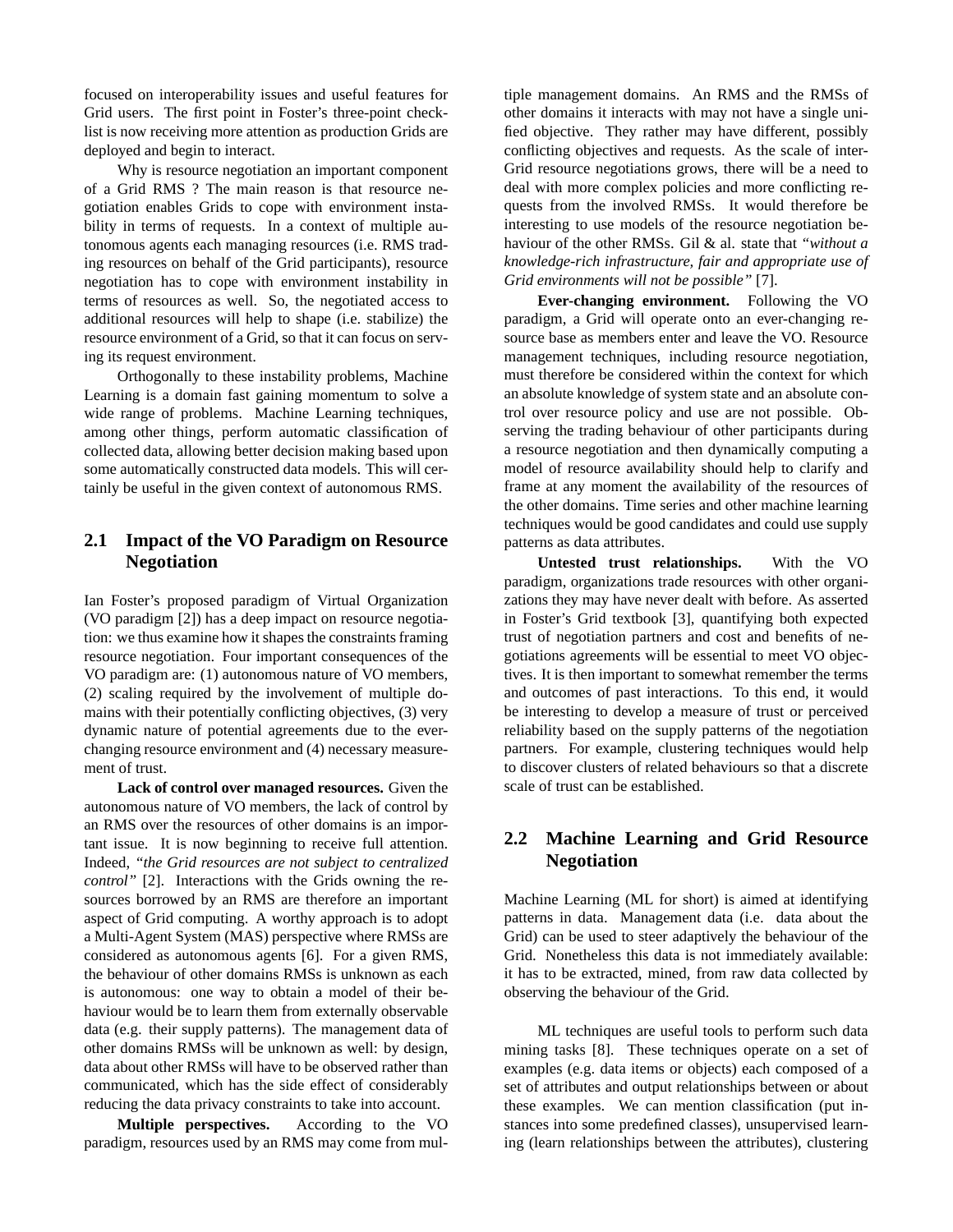(discover clusters of examples that belong together), reinforcement learning (select an optimal decision. with a positive, implicit feedback signal only). ML techniques can also perform a regression (learn to predict a numeric quantity instead of a class). Another important ML technique is the analysis of time series, to predict the next element from a set of past elements.

The achievements of the ML research field are solid enough to enable the embedded use of ML techniques into other research fields. The idea of using ML techniques in Grid RMS is not new and has been put into practice successfully. For instance, Punch [9] uses instance-based learning, regression and nearest neighbour techniques to model and predict application performance. The Network Weather Service [10] uses time series to predict on the fly the state of the network. Some recent examples are related to resource allocation [11], [12]. However, integrating Machine Learning techniques with resource negotiation has not yet been systematically considered.

To close this short introduction to the use of ML in Grid computing, we explain why we support the view that negotiation and learning are intrinsically linked. Consider the following quotations: *"negotiation can be viewed as a distributed search through a space of potential agreements"* [13] & *"Machine Learning is searching through a model space"* [14]. We could then infer that negotiation is a particular form of distributed learning. Indeed, to negotiate (i.e. to have influence over a trading partner), an agent must be able to convince it to act in a particular way [13] by making proposals, trading options or offering concessions to come to a mutually acceptable agreement. It then appears that learning from past interactions with trading partners can be a key enabler of negotiation agents success.

### **2.3 Behaviour Analysis in Agent-based Resource Negotiation**

In any agent-based resource negotiation scenario (including the chosen context of autonomous consumer/supplier RMS), a matter that any agent should pay attention to is the expected behaviour of other agents with whom negotiations are conducted. This issue goes much beyond those arising from the initial lack of trust between trading partners. Indeed, dealing with the ever-changing environment considered by the VO paradigm is an issue much wider than taking into account members entering and leaving the VO.

One must consider the fact that the openness of the VO paradigm comes with the darker side of potentially dealing with sometimes not-so-honest RMS. A naive or static resource negotiation service would exhibit behaviour patterns that could be taken advantage of by any unscrupulous RMS. The responsible behaviour of other RMS cannot be taken for granted, despite what might sometimes be suggested (*"service acquisition implies guarantee of service"* [3]). Instead, and well-known in the peer-topeer community, the free-riding behaviour (consuming resources without ever paying back [3]) would alone justify the need for a resource negotiation service aware of its environment and in particular of behaviour patterns.

To this end, some authors propose to encode the *"quality of experience"* in resource negotiation [6]. Furthermore, it would be helpful to use behaviour engineering techniques (defined as the engineering of the resource negotiation behaviour of an RMS) able to limit the effect of unexpected or unfriendly behaviour of trading partners. The use of ML techniques into a resource negotiation service could support such behaviour engineering techniques. For example, an RMS could first compute models of other RMSs behaviour (e.g. based on observed supply patterns) and then compute for each of these a set of consistent models that have led to good outcomes (i.e. reliable supplying) during past interactions.

All RMSs of a given Grid could be perfectly honest or not yet equipped with behaviour engineering techniques (e.g. they respond neither to incentives nor to the behaviour of the cognizant RMS). In such an environment, one might question the use of a cognizant RMS relying on ML techniques. Negotiation rounds would be more simplistic because interactions would be limited by the capacities of the less cognizant RMS. However, as the cognizant RMS would be more aware of its environment, it would benefit from a better planning and a better capacity to profit from opportunities.

# **3 State and Challenges of Resource Negotiation Research**

We now examine the state of resource negotiation research and the challenges that need to be tackled. Automatic resource negotiation research has been previously classified into 3 topics [13]: (1) negotiation protocols, (2) negotiation objects (i.e. what is negotiated) and (3) decision making models. The first topic can be seen as the *how* (from a communication perspective) of resource negotiation, the second topic would be the *what* and the third topic would also be the *how* (from a processing perspective).

We argue that a fourth aspect, the *when/why* (i.e. negotiation objectives), of resource negotiation should also be taken into account. Accordlingly, this section reviews the four highlighted topics.

### **3.1 Negotiation Objects**

An RMS seeks to stabilize its resource environment through resource negotiation so as to exhibit a more predictable behaviour. It is necessary that its trading partners produce *"commitments (contracts) about the willingness to provide a service and the characteristics, or quality, of its provision"* [6]. As might be expected, the contract is an important concept in resource negotiation. In practice, a contract defining what resources are supplied and on what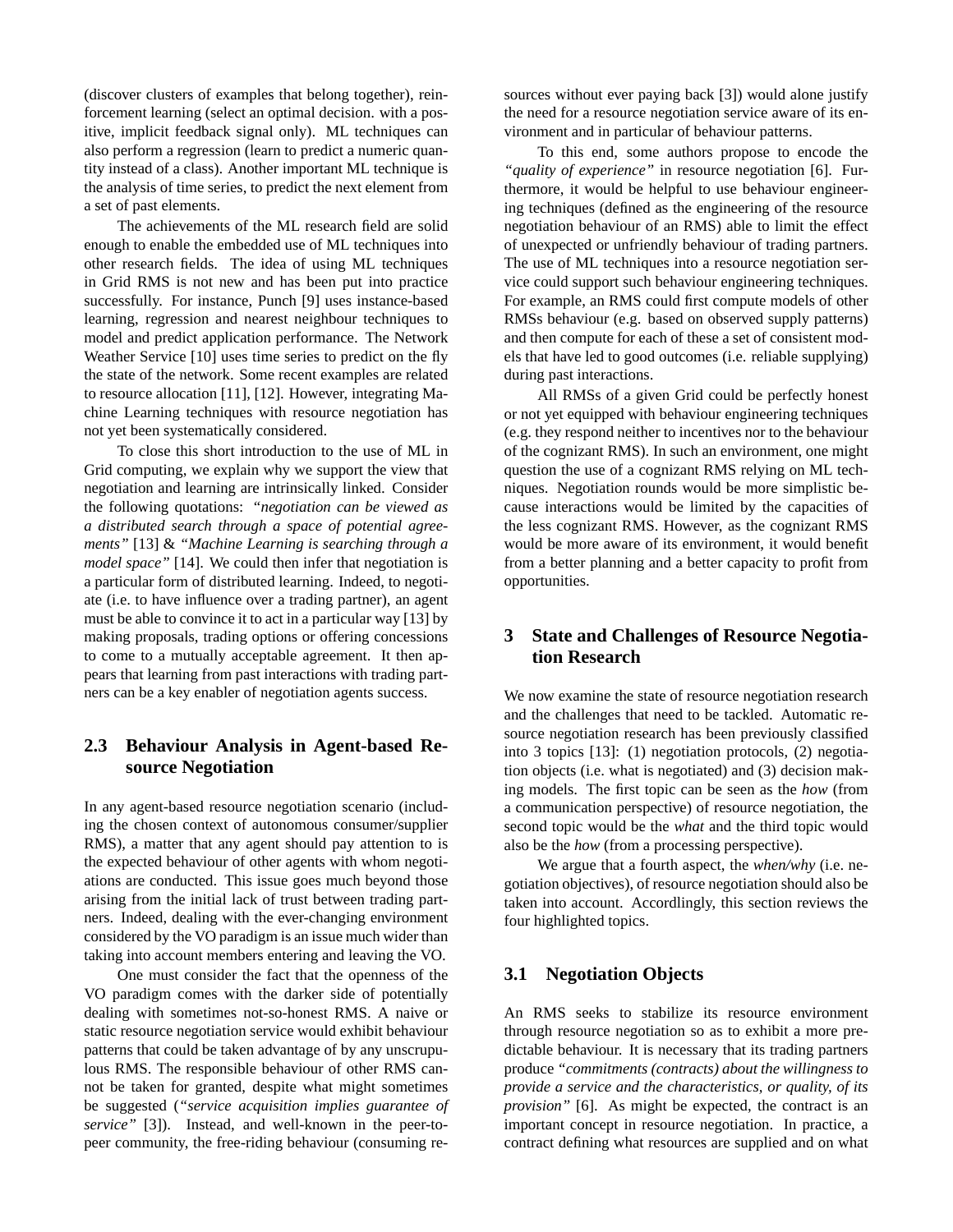terms can be detailed by a so-called Service Level Agreement [15].

To enforce the terms of a contract resulting from resource negotiation, there must be some form of contract monitoring [3], either centralized or autonomous. Monitoring the enforcement of contracts allows to dynamically renegotiate or terminate them if they are breached or if resource requirements of one of the trading partners change before contract completion [3]. An example of such a recent architecture for resource usage SLA specification and enforcement is GRUBER [16]. Data mining techniques can be used to extract useful patterns from the data produced by the monitoring activities.

### **3.2 Negotiation Objectives**

Not far from concerns about negotiation objects are the concerns about negotiation objectives. Indeed, however closely related these two topics might seem, negotiations objectives should be distinguished from negotiation objects. Indeed, studying *what* resources can be negotiated (which is the purpose of negotiation objects) is different from studying *when* and *why* these should be negotiated (which is the purpose of negotiation objectives).

The focus of an RMS can be application performance [3], system performance, user satisfaction [17] or VO administrator satisfaction, maybe further than classic performance metrics such as average resource utilization, average response time, average job completion, average job re-planning, workload completion time [18]. Whatever the focus, in the long-term a multicriteria approach should prevail and take all of them into account, as the objective of the RMS is basically to automate scheduling and resource management to *"minimize stakeholders' interventions"* [1]. A multicriteria approach seeks a *"compromise solution to increase the level of satisfaction of many stakeholders"* (i.e. VO participants and administrators) *"and combine different points of view"* [1].

To service incoming requests, the RMS has to produce resource requirements. It also has to set resource negotiation objectives, given both the produced resources requirements and the stakeholders-composed RMS focus. In this perspective, the resource negotiation service can be said to be *responsive*. There is however another perspective to be considered: an RMS can perform some resource trading without having any incoming request to service. In this perspective, the resource negotiation service can be said to be *proactive*.

Negotiation service proactiveness can be useful to accumulate Access Potential for use at a later time. In other words, the resource negotiation service can proactively acquire resources for some time when it has predicted these would be needed soon (i.e. using the Access Potential). It can also proactively supply resources because it has predicted these would not be needed for some time (i.e. building Access Potential) . . . hoping there will be a payback later when most needed.

Therefore, while conflicting interests from multiple Grid participants may be hard to manage, heterogeneity of focus (i.e. different objectives) in a set of Grid participants has some advantage, after all. With homogeneous needs and assets and when there are tight deadlines to be met, load balancing between Grid participants naturally emerges but little resource trading takes place because each keeps all its resources committed to its own use first. On the other hand, if there are different focuses, overall system utilization and application performance can both be high. When a Grid participant has to meet strict deadlines, it can use previously built Access Potential (e.g. using external resources) in order to reach high application performance. When it has few demanding requests to service, it can build Access Potential (e.g. lending its resources) in order to reach high system utilization.

The problem of connecting the focus of an RMS to resource requirements and negotiation objectives is beginning to gain some attention. See for example the study of resource requirements translation across abstraction layers [19] and the existing GrADSoft system [20] (where the scheduler and resource negotiator are merged). The problem of managing Access Potential is only beginning to become explicitely recognized as a very important topic to be addressed for Grid computing to live up to its expectations. Much research is needed for this problem, for it has received limited attention so far [19].

Once chosen, the RMS focus has to be translated into lower level requirements. Coupled with actual request data, the RMS focus has to be translated first into resource requirements, then into negotiation objectives. In this case, the translation is done to allow the use of Access Potential. The RMS focus alone has also to be translated into negotiation objectives at the negotiation service level to allow the building of Access Potential. This is a task which could benefit from ML modelling techniques by using predictive translation models. Finally, we argue that research is needed to study the translation into negotiation objectives of the RMS focus, both alone and with associated request data, and always within a multicriteria approach.

### **3.3 Negotiation Protocols**

An important aspect of resource negotiation is of course the standardization of the exchange of messages between trading partners so that negotiation data can be transformed, composed/decomposed, managed like any other resource and dynamically modified as agreements are breached or not concluded [6]. This calls at least for the establishment of a standard negotiation protocol, possibly to be added into common Grid toolkits, such as the Globus Toolkit.

SNAP (Service Negotiation and Acquisition Protocol) is a protocol which provides lifetime management and at-most-once creation semantics for remote SLAs (Service Level Agreement) [15]. It follows a classic client-server RPC pattern. WS-Agreement is a protocol from a protocol stack proposed by the Global Grid Forum to allow resource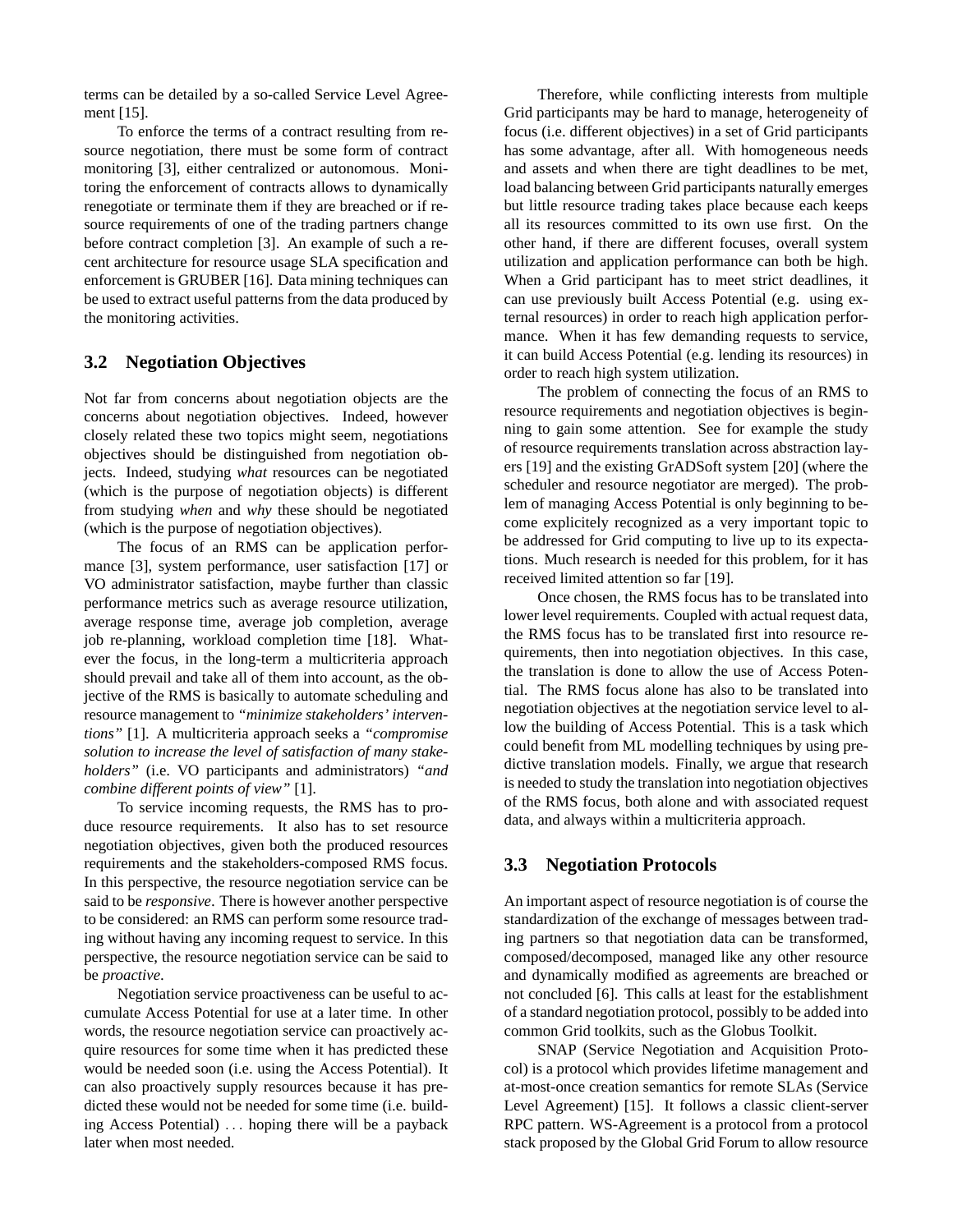suppliers and consumers to negotiate resources by means of SLAs [21]. WS-Agreement seems to be currently considered as an important step towards an automated resource negotiation service [6].

Negotiation protocols essentially define the structure and not the content of negotiation agreements. Once a protocol is chosen, its users would tend to keep it constant over time. Therefore, ML techniques would not be helpful for this aspect of resource negotiation.

#### **3.4 Decision Making Models**

Another important aspect of resource negotiation is its decision making process: it consists essentially of selecting trading partners and agreeing to, refusing or proposing negotiation agreements. The trend currently dominating research related to resource negotiation decision making models is market-driven or market-based negotiation, also called computational economy. It stems from the observation that some incentive must be offered to all resource suppliers to sustain the interest of the RMS to do resource negotiation on a regular basis. It is then only natural to propose a *"Grid economy as a model for managing and handling requirements of both Grid providers and consumers"* [22].

A market mechanism can be defined as a kind of competitive balance protocol that adjusts the price of a valuable resource given the demand for it, until demand matches supply [4, 23]. There are many design choices [24, 25] involved in a market mechanism. The interest of marketbased negotiation is mainly twofold: enable negotiation agents to find the desired resources at the lowest cost possible and to stabilize the price of traded resources. With few exceptions [26], most computational economy research has considered a centralized organization. Given the partial similitary with resource location, a peer-to-peer approach would allow a decentralized organization with its expected benefits.

A common problem in market-based negotiation is that *"most research needing cost has [...] assumed it could be supplied by some oracle agent"* [27]. What it means is that market-based mechanisms may be efficient at stabilizing the resource market but do not yet sufficiently explain how to take into account the valuation of the resources by the Grid policies (i.e. market-based mechanisms simply suppose that if a resource is important for a Grid, its RMS will demand much of it). This problem can certainly be related to the definition of negotiation objectives given in this paper.

In market-based negotiation, another common problem is that each agent seeks to maximize its own utility or benefits in a short-term perspective only, or to minimize risks associated with the considered agreement [28]. While this approach is certainly worthy in totally unstable resource markets, without structure or repeating patterns, it does not directly promote the building of trust and lasting trading relationships which could bring more benefit in the long-term. Many Grid participants will certainly benefit from advances in the study of long-term trading relationships, including departments of the same university or subsidiaries of the same global corporation, as their resource markets will, over time, exhibit trading behaviour patterns that can be taken advantage of.

Challenges in decision making models include achieving a fully decentralized organization, taking into account the valuations of the resources traded by the agents (i.e. the so-called resource accounting problem) and considering the benefits or utility of long-term trading relationships. The first challenge is related to taking into account the autonomous nature of the RMS negotiation agents. The second and third challenges can both make good use of ML techniques. For example, the long-term behaviour (in terms of supply patterns) and perceived motivations of other RMS negotiation agents could be learnt better with each resource exchange.

### **4 Conclusions**

Resource negotiation is an important capacity of a Grid RMS that enables Grids to cope with environment instability in terms of requests. Resource negotiation allows Grids to also cope with environment instability in terms of both resources availability and trading partners behaviour.

Supporting the view that negotiation and learning are intrinsically linked, we have motivated the integration of resource negotiation with Machine Learning techniques. This motivation comes from core Grid computing concepts, the intrinsic nature of negotiation and the expected negotiation environment.

We have then reviewed the current state and challenges of resource negotiation research, including negotiation objects, negotiation objectives, negotiation protocols and decision making models. As we have pointed out, with the exception of negotiation protocols, nearly all resource negotiation challenges may be more easily met with the help of Machine Learning techniques. This is only natural when considering that it will be expected of a Grid RMS to exhibit more autonomous behaviour as Grid computing matures. Considering this perspective, this position paper can be viewed as an extension, focused on negotiation, of Foster, Jennings & Kesselman recent call for a tight integration of Grid computing and Multi-Agent Systems [6].

#### **Acknowledgements**

We want to thank Sébastien Jodogne and Raff Brancaleoni for their discussions, support and technical proofreading. We also want to thank Claire Kopacz for her spelling check, Krzysztof Rzadca for interesting references and an anonymous reviewer for useful suggestions.